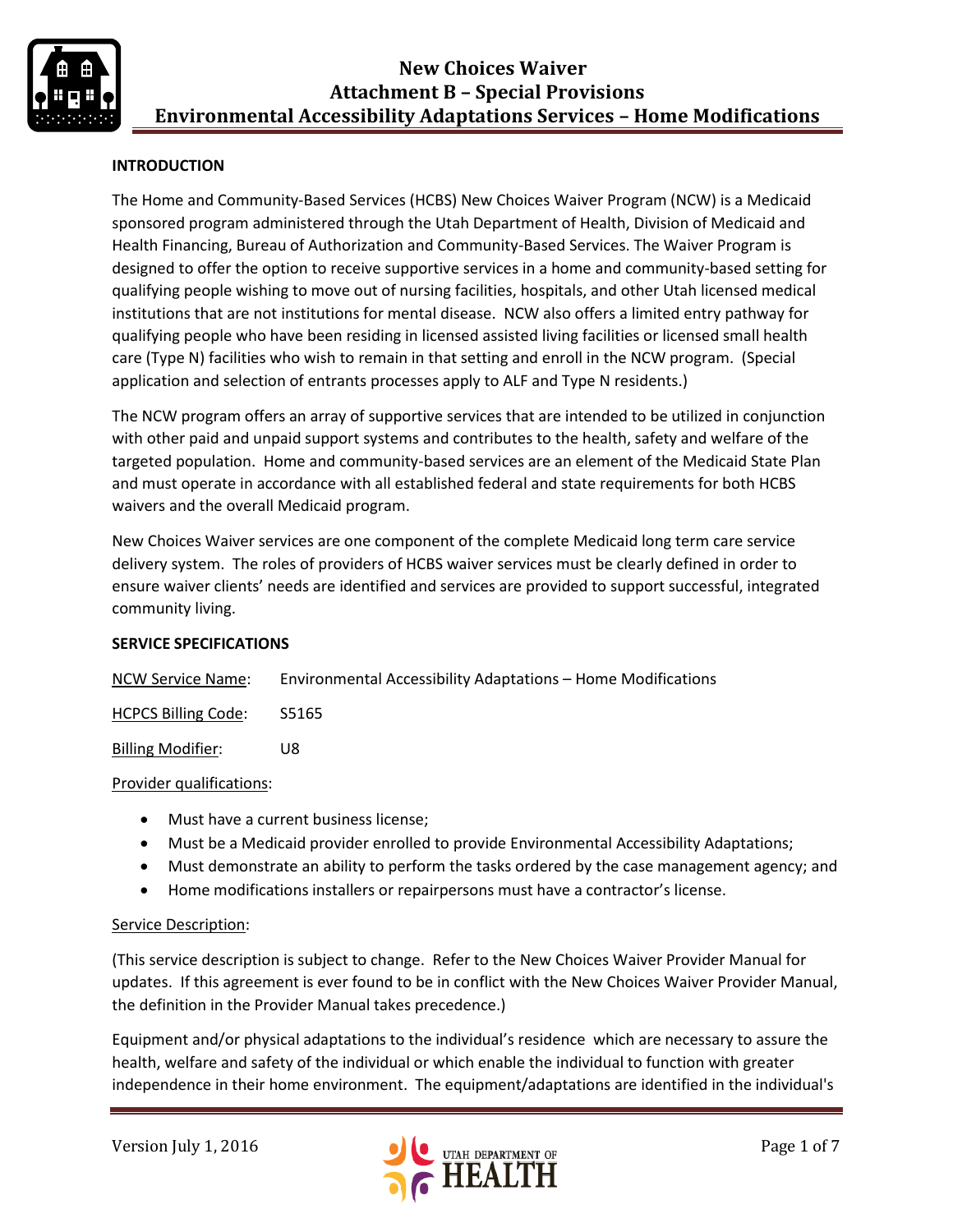

care plan and the model and type of equipment are specified by a qualified individual. The adaptations may include purchase, installation, and repairs. Other adaptation and repairs may be approved on a case by case basis as technology changes or as an individual's physical or environmental needs change. All services shall be provided in accordance with applicable State or local building codes and may include the following when necessary to accommodate the medical equipment, care and supplies for the health and welfare of the waiver client:

- 1. Ramps;
- 2. Grab bars;
- 3. Widening of doorways/hallways;
- 4. Modifications of bathroom facilities;
- 5. Modifications of kitchen facilities; and
- 6. Modification of electric and plumbing systems.

#### General Requirements:

By signing this attachment, provider agrees to additional terms and conditions as outlined below:

- A. Provider will report any negative or critical incident or incidents likely to receive media or legislative scrutiny involving a NCW client to the client's case management agency or to the New Choices Waiver program office immediately. This includes but is not limited to medication errors, falls, injuries, missing persons, abuse, neglect, exploitation, unexpected hospitalizations, unexpected deaths, Adult Protective Services (APS) or law enforcement involvement, and other similar incidents that raise concern for client safety. As required by law, provider will also report any suspected or actual incidences of abuse, neglect or exploitation to APS or to local law enforcement.
- B. Provider will accept the NCW Medicaid rate as payment in full, and the provider shall not bill the client nor their families an additional fee for services rendered.
- C. Provider will interact with each NCW client's designated case management agency and participate in the person-centered care planning process when requested by the client or their representative.
- D. Provider will review Service Authorization Forms received from waiver case management agencies and will return a signed copy to the case management agency. Service authorizations indicate the amount, duration and frequency of services that are authorized based on the assessment of each client's needs and are subject to approval by the State Medicaid Agency. The authorized HCPCS, number of units, frequency and duration will appear in the service authorization and providers shall not render services to waiver clients until a service authorization has been received and properly executed by both the designated waiver case management agency representative and the provider. Service authorizations are valid for a

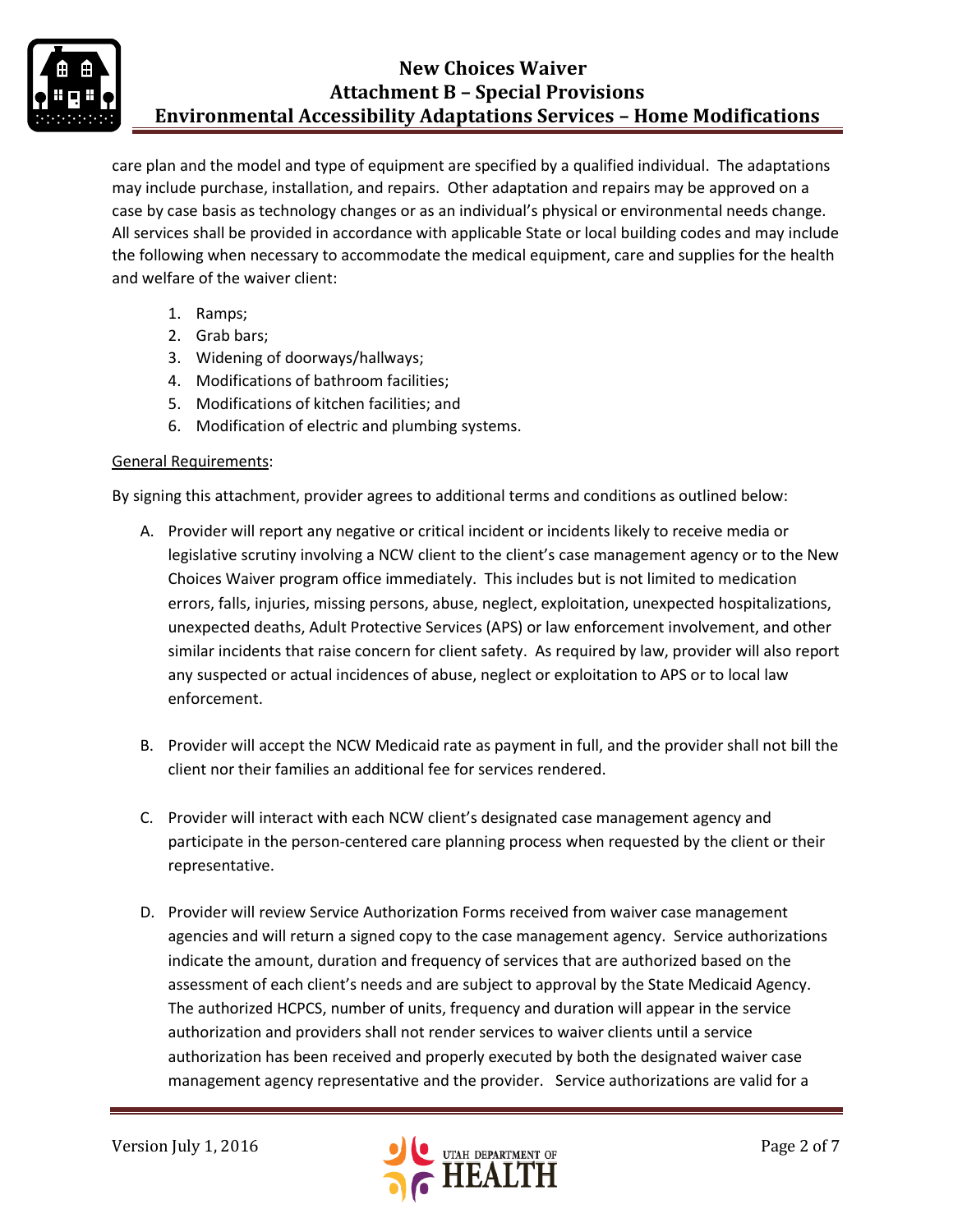

maximum of one year even if the "end date" on the form is left blank. Claims paid for waiver services for dates of service outside of the date span listed in the service authorization will be recovered. Claims paid for waiver services that exceed the number of units or frequency than was authorized in the service authorization will be recovered. Claims paid for HCPCS codes that were not authorized in the service authorization will be recovered.

- E. Service authorizations are not a guarantee of payment.
- F. Service authorizations are automatically nullified immediately upon any of the following events taking place:
	- The NCW client elects to change to a different NCW provider
	- The NCW client elects to altogether discontinue receiving the services that the provider offers
	- The NCW client loses Medicaid eligibility
	- The NCW client is disenrolled from the NCW program for any other reason
	- The provider's Medicaid and/or NCW contract is terminated or suspended
- G. Provider will not provide services to waiver clients when they are receiving inpatient treatment. Service authorizations are *suspended* during times when a New Choices Waiver client is admitted to an inpatient setting such as a hospital or nursing facility. Upon the client's discharge from the inpatient setting, provider will communicate with the waiver case management agency to receive verbal approval to reinstate services if any unused units are remaining in the service authorization or to request a new authorization if the existing authorization has expired.
- H. Units of service that have been authorized for one NCW client can only be provided to that NCW client. Provider will not transfer unused units that have been authorized for one NCW client to another NCW client.
- I. Provider will contact a client's designated waiver case management agency if the provider observes that actual service utilization trends appear to exceed the number of units authorized.
- J. Provider will verify client Medicaid eligibility each month in order to avoid providing services that are not reimbursable due to a client's loss of Medicaid benefits. Utah Medicaid offers two methods that providers may use to verify client eligibility:
	- Medicaid Eligibility Lookup Tool [\(https://medicaid.utah.gov\)](https://medicaid.utah.gov/)
	- Access Now (1-800-662-9651 option 1, option 1)

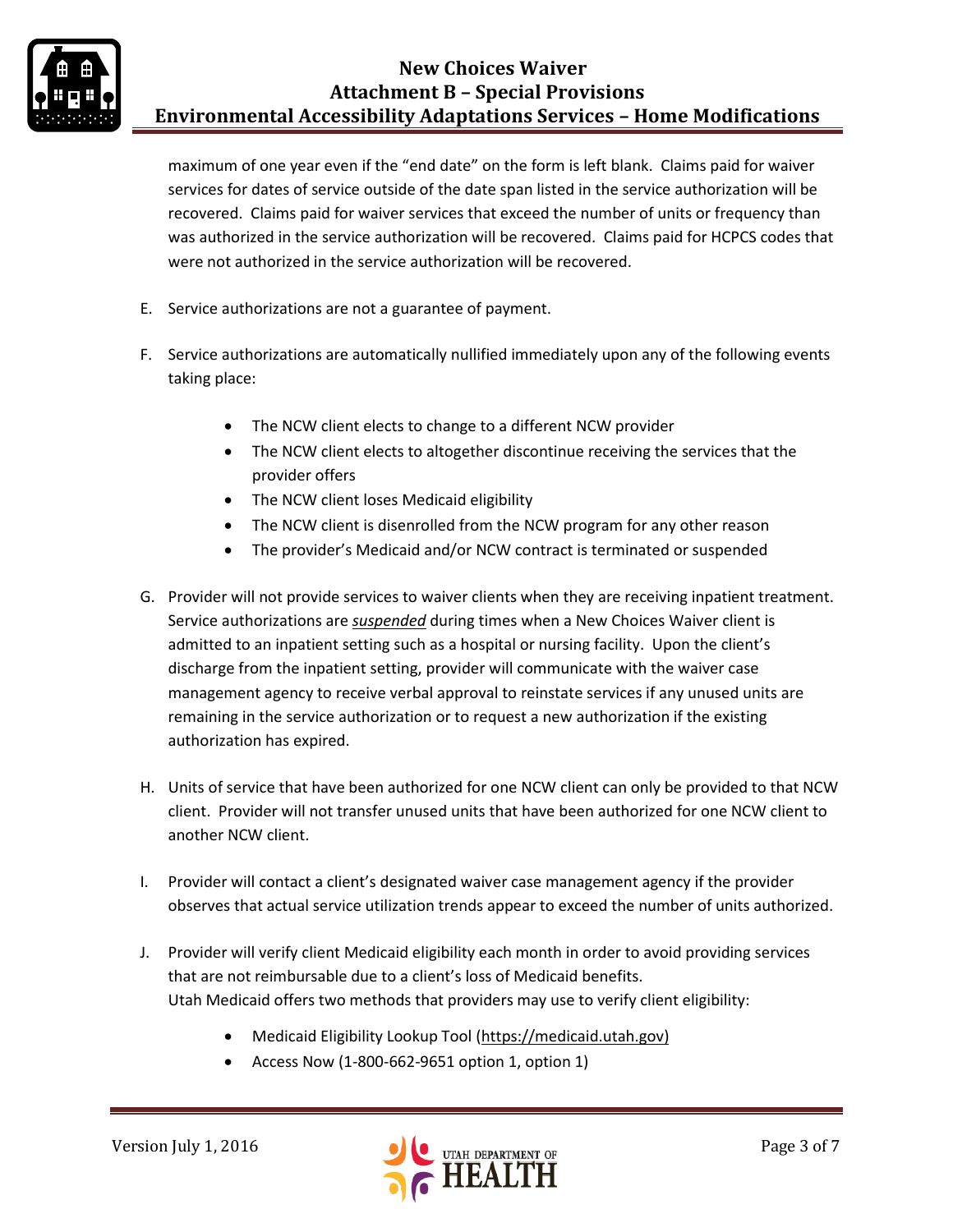- K. Provider shall not bill Medicaid for services that were not actually provided or for services that the provider anticipates providing to a client in the near or distant future.
- L. Provider shall not bill a client for a missed or canceled appointment unless the client or the client's legal representative has signed a written cancelation policy which expressly allows the provider to charge the client for missed or canceled appointments.
- M. Provider will not engage in unsolicited direct marketing activities to prospective NCW clients. Marketing strategies shall be limited to mass outreach and advertisements. Provider will not approach prospective NCW clients or their representatives unless the client or representative explicitly requests information from the provider. Provider shall refrain from offering incentives or other enticements to persuade a prospective NCW client to choose the provider for waiver services. Provider shall not enter into incentive or kick-back agreements with waiver case management agencies or otherwise entice the case management agency to influence or limit a NCW client's freedom to choose their own service providers. Provider may not require NCW clients to select a certain waiver or non-waiver provider for other services listed on the personcentered care plan.
- N. Provider will document each service encounter. At a minimum each service encounter record should include:
	- The client's first and last name
	- The date of service for each service encounter
	- The start and end times for each service provided
	- The services provided by service title
	- Notes describing the service encounter
	- The name of the individual who performed the service
	- The signature of the individual(s) who performed the service(s) or who can attest to the completion of the service(s).
- O. Provider will abide by the policies and procedures outlined in the NCW Provider Manual and to stay apprised of policy updates and changes regarding Medicaid and the NCW program. If this agreement is ever found to be in conflict with the NCW Provider Manual, the NCW Provider Manual will take precedence over this agreement. The NCW Provider Manual is posted on the Utah Medicaid website: [https://medicaid.utah.gov](https://medicaid.utah.gov/)
- P. Provider will review the Medicaid Information Bulletins (MIBs) and stay apprised of policy updates and changes regarding Medicaid and the NCW program. The MIB is the tool that the Utah Department of Health, Division of Medicaid and Health Financing uses to disseminate such information to providers and stakeholders. The MIB is published quarterly or more frequently

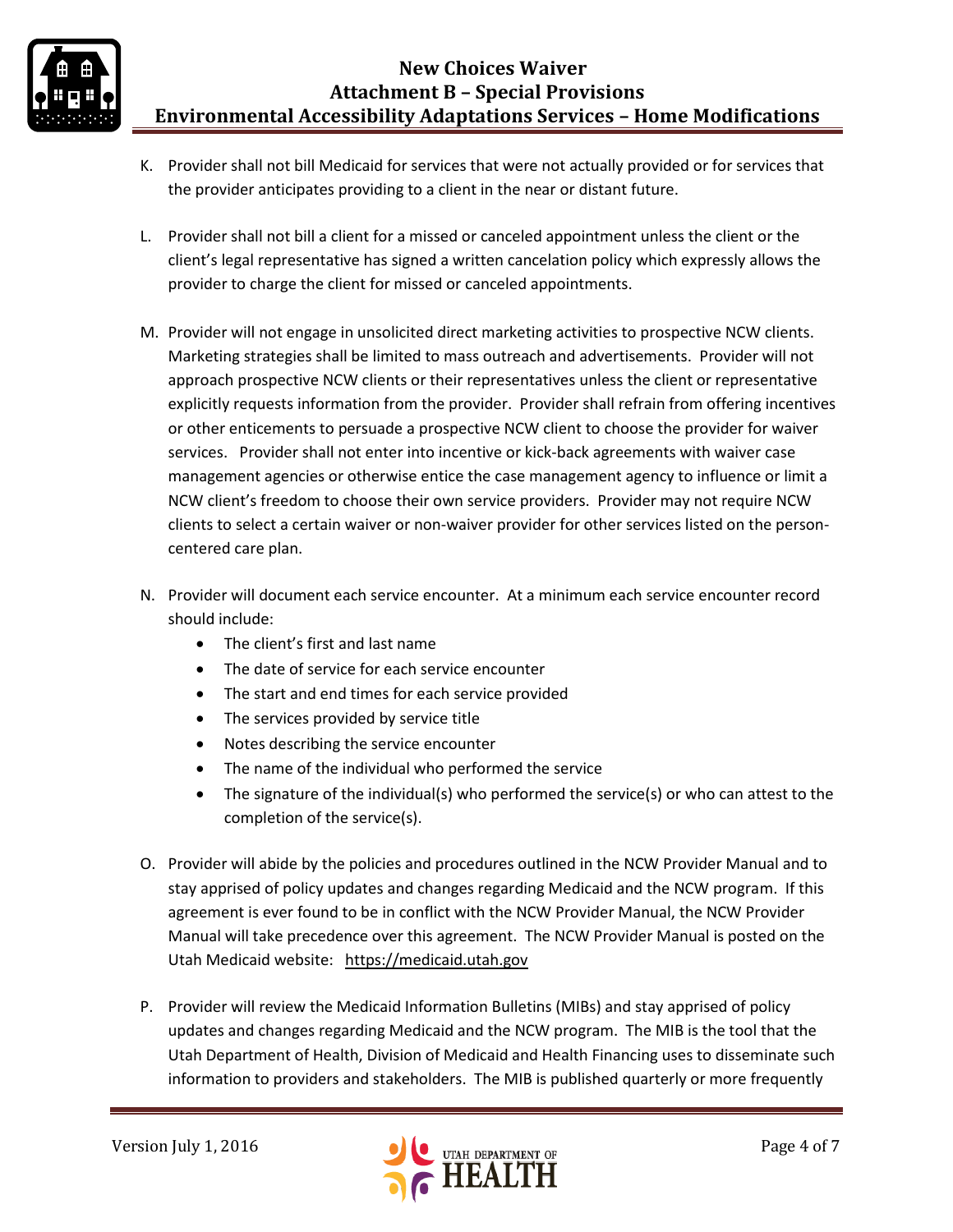

as needed. To subscribe to the Newsletter or to view the MIB releases, visit the Medicaid website: [https://medicaid.utah.gov](https://medicaid.utah.gov/)

- Q. If the provider has Medicare and/or Medicaid certification and loses Medicare and/or Medicaid certification, the provider's New Choices Waiver contract shall also be terminated effective the same day as the termination of the Medicare and/or Medicaid certification. The provider will notify the New Choices Waiver Program Office within 3 business days of receiving the notification letter from Medicare and/or Medicaid. The provider will make every effort to ensure a safe and orderly transition of all NCW clients to other service providers prior to final termination of their NCW contract.
- R. If the provider is aware that it is about to undergo a change of ownership or otherwise elects to voluntarily terminate their New Choices Waiver contract, the provider shall give at least 30 days advance written notice of the change of ownership or voluntary termination to the New Choices Waiver Program Office. Providers shall assist in ensuring a safe and orderly transition of waiver clients to another service provider prior to termination.
- S. Providers cannot be listed on a person-centered care plan for a NCW client if any of the paid employees of that provider are related to one or both of the assigned NCW case managers by blood or by marriage. If the State Medicaid Agency finds that a conflict of interest is occurring between the provider agency and the case management agency, the provider or the case management agency may be prevented from providing services to that particular client. Exceptions will only be made in remote geographical areas of the state where there are no other willing, qualified providers available to offer the service(s). Only the State Medicaid Agency has authority to approve exceptions to conflict of interest rules.
- T. The State Medicaid Agency may terminate the provider's New Choices Waiver contract after giving the provider 30 days advance written notice for either of the following reasons:
	- 1. The State Medicaid Agency detects a pattern of non-compliance with general Utah Medicaid provider standards,
	- 2. The State Medicaid Agency detects a pattern of non-compliance with NCW policies, procedures and/or provisions listed in this contract.

Examples of conduct that constitutes patterns of non-compliance include but are not limited to:

- Abuse, neglect or exploitation of waiver clients;
- Billing Medicaid in excess of the amount, duration and frequency of services that have been authorized;
- Billing Medicaid for services not provided;

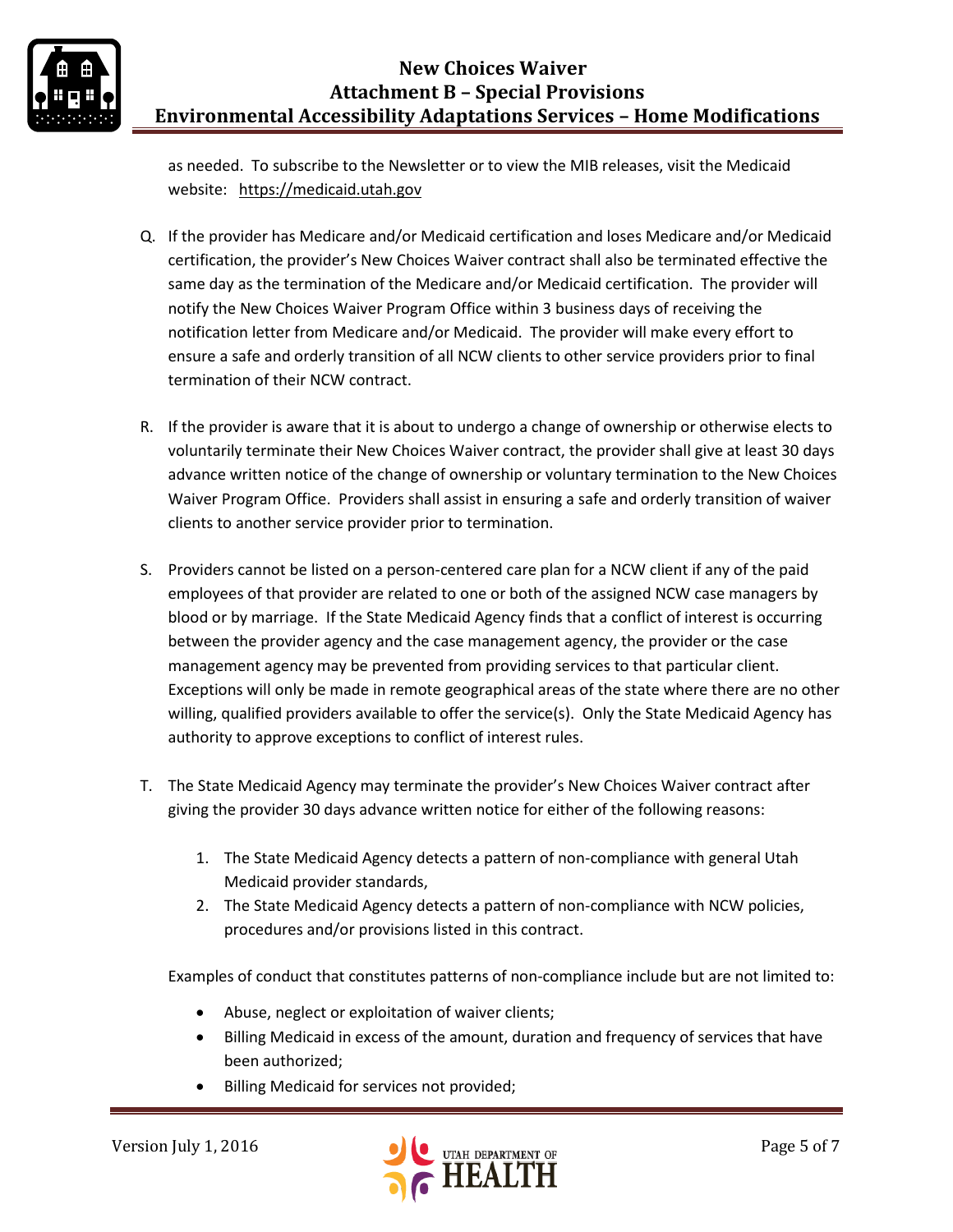

- Inadequate or non-existent record keeping;
- Hiring individual service employees that do not meet the minimum waiver provider qualifications;
- Not maintaining minimum provider qualifications such as required license(s);
- Acts of direct marketing to prospective or currently enrolled clients or their representatives;
- Acts of coercion or manipulation of client freedom of choice rights;
- Acts of offering or receiving incentives or kick-backs to or from other providers or entities in an effort to manipulate client freedom of choice rights; and/or
- Billing NCW clients or their representatives for services covered by Medicaid.

If the State Medicaid Agency discovers conduct that constitutes a pattern of non-compliance but elects not to terminate the provider's New Choices Waiver contract, the State Medicaid Agency may instead suspend making new referrals to the provider, require the provider to repay any overpayments, complete additional training and/or to submit to additional monitoring activities in order to avoid contract termination. The provider will be given hearing rights for any adverse actions taken by the State Medicaid Agency.

U. All new NCW providers must complete the NCW New Provider Training before the New Choices Waiver Program Office will forward the provider's enrollment application to the next step in the enrollment process. This includes existing providers who experience changes in ownership. NCW New Provider Training is offered one time each month and is located at the Utah Department of Health, 288 N. 1460 W., Salt Lake City, Utah 84114. To register for the next training please call the NCW Program Office and ask to speak with the NCW Provider Specialist. (800)662-9651, option 6.

After the provider is enrolled, additional training is available if the provider requests it by contacting the NCW program office at the same number listed above.

(The rest of this page is intentionally left blank.)

\_\_\_\_\_\_\_\_\_\_\_\_\_\_\_\_\_\_\_\_\_\_\_\_\_\_\_\_\_\_\_\_\_\_\_\_\_\_\_\_\_\_\_\_\_\_\_\_\_\_\_\_\_\_\_\_\_\_\_\_\_\_\_\_\_\_\_\_\_\_\_\_\_\_\_\_\_\_\_\_\_\_